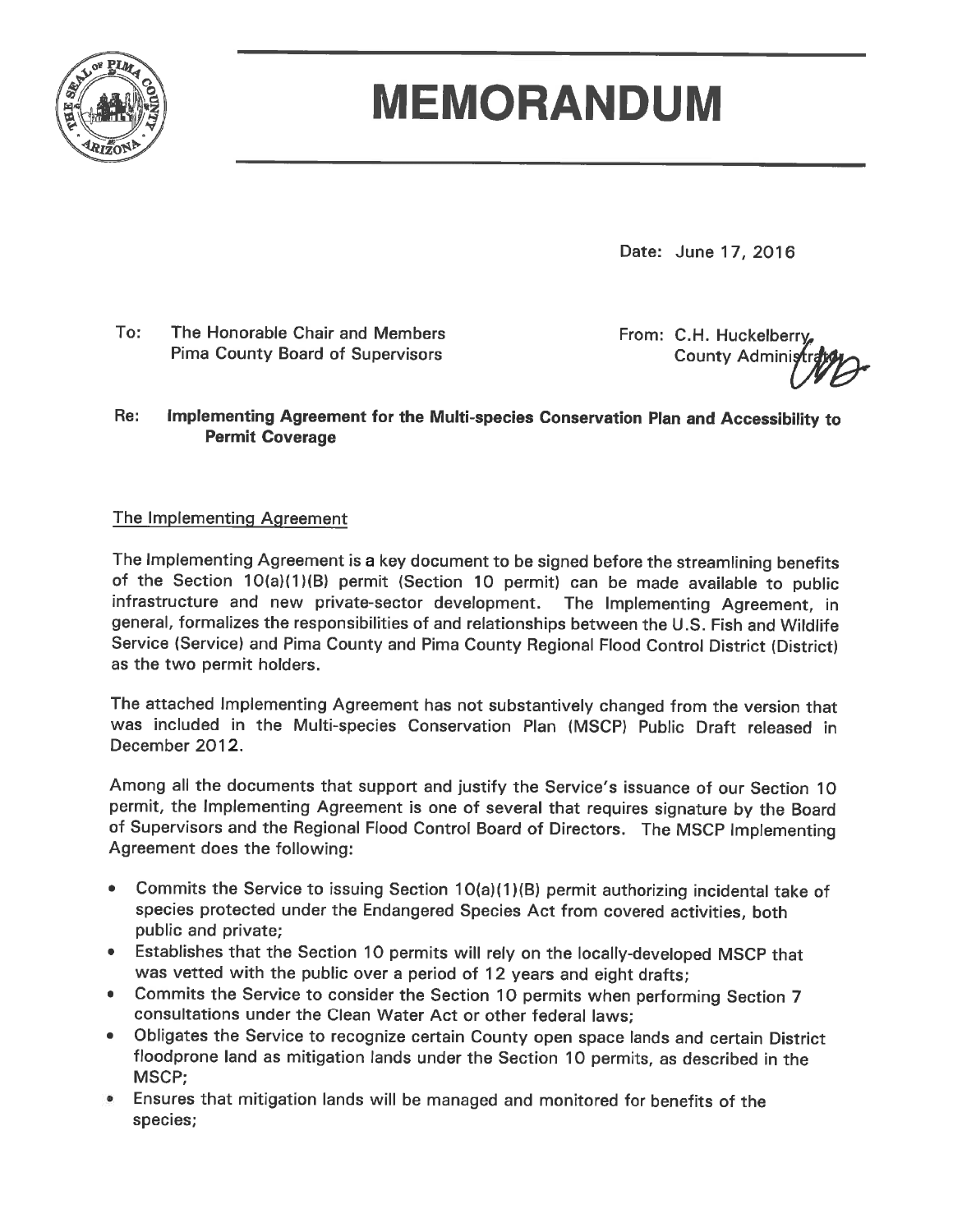The Honorable Chair and Members, Pima County Board of Supervisors

Re: Implementing Agreement for the Multi-species Conservation Plan and Accessibility to **Permit Coverage** 

June 17, 2016 Page 2

- Specifies how the permit area may change over time;
- Describes how the permit may be amended; and
- Provides an informal dispute resolution process.

#### No National Environmental Policy Act (NEPA) Challenges

Not surprisingly, the U.S. Fish and Wildlife Service reports that they did not receive any appeals of their decision to issue the Section 10 permits to Pima County and Pima County Regional Flood Control District as outlined in the Record of Decision (the NEPA decision document for an EIS) that has just completed the required 30-day public notification process. The extensive scoping and multiple drafts of the MSCP and EIS that were vetted with the public have helped address the many concerns that attended early discussions of the permit.

Next, the permit will be signed by the Service. Upon receipt, I will sign the permit under the authority given to me in County Code 2.12.070 M. - Duties and responsibilities. M. "The county administrator is authorized to sign federal, state and public grant applications, agreements, assurances and other pertinent grant documents prepared or received by all county departments."

#### **Availability of Permit Coverage**

The Implementing Agreement will be scheduled for signature by the County and District Boards on September 20, along with documents to legally dedicate and commit the mitigation lands. At that time, coverage for County and District activities described in the MSCP will become immediately available by virtue of the mitigation lands. Private sector coverage will soon follow, and will be the topic of a forthcoming memorandum.

CHH/dr

#### **Attachment**

c: John Bernal, Deputy County Administrator for Public Works Nanette Slusser, Assistant County Administrator - Public Works Policy Linda Mayro, Director, Sustainability and Conservation Office Julia Fonseca, Environmental Planning Manager, Sustainability and Conservation Office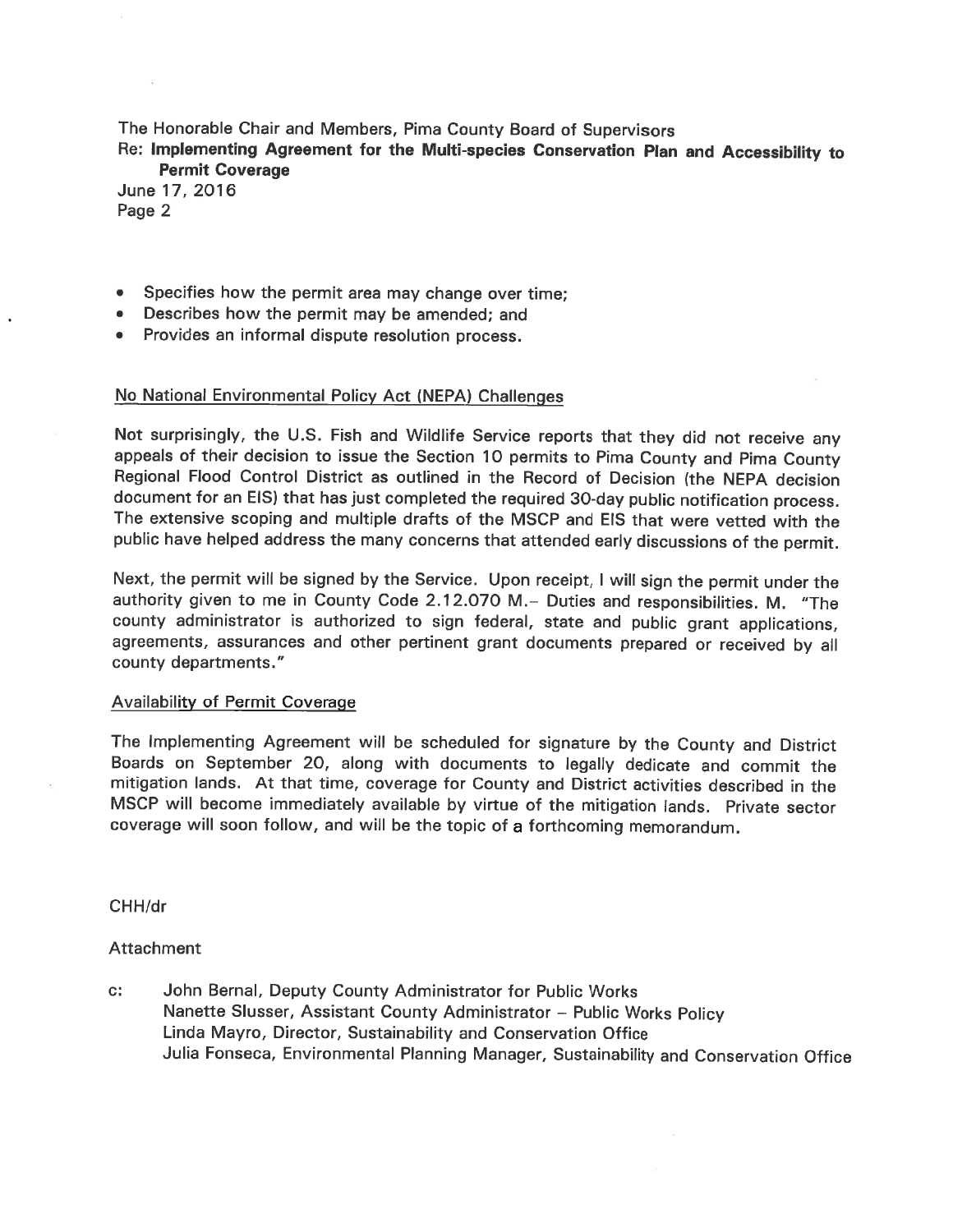# **Appendix D. Draft Pima County MSCP Implementing Agreement.**

### **PUBLIC DRAFT**

#### **IMPLEMENTING AGREEMENT**

#### **BETWEEN**

#### **U. S. FISH AND WILDLIFE SERVICE AND**

### **PIMA COUNTY AND PIMA COUNTY REGIONAL FLOOD CONTROL DISTRICT**

### **FOR THE**

### **PIMA COUNTY MULTIPLE-SPECIES CONSERVATION PLAN**

### LOCATED IN

#### PIMA COUNTY, ARIZONA

### DECEMBER 2015

#### TO ESTABLISH A PROGRAM OF AVOIDANCE, MINIMIZATION, AND MITIGATION FOR SPECIES IN PIMA COUNTY, ARIZONA AND SELECT LANDS IN ADJACENT **COUNTIES**

### **1.0 PARTIES**

The parties to this implementing Agreement ("Agreement") are Pima County, Arizona, a political subdivision of the State of Arizona and the Pima County Regional Flood Control District, a political taxing subdivision of the State of Arizona (collectively the "County") and the United States Fish and Wildlife Service (the "Service").

### **2.0 RECITALS AND PURPOSES**

**2.1 Recitals.** The parties entered into this agreement in consideration of the following facts: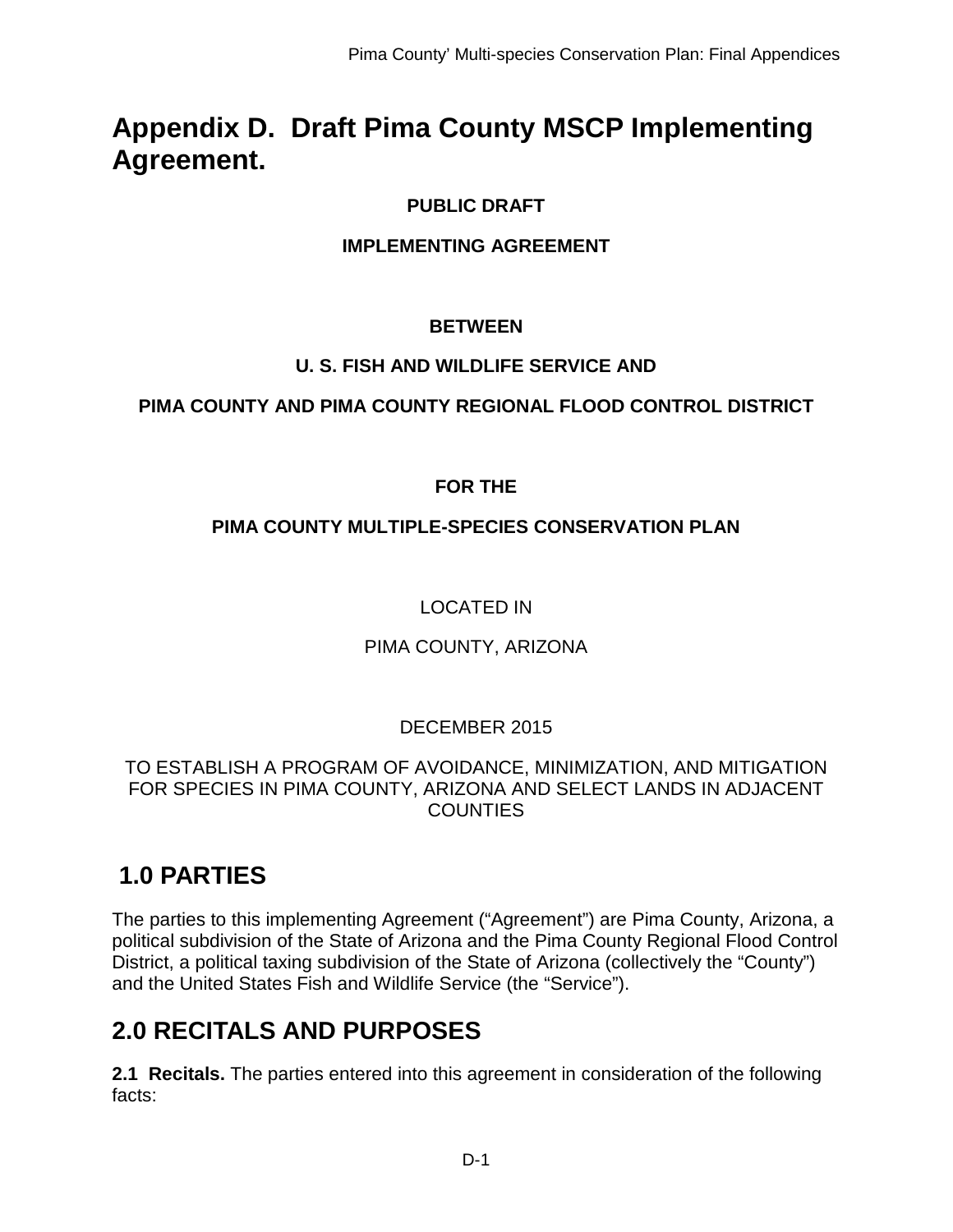**2.1.1** Pima County's Multiple-Species Conservation Plan (MSCP) Permit Area has been determined to provide, or potentially provide, habitat for the following listed species: Pima pineapple cactus (*Coryphantha scheeri* var. *robustispina*), Huachuca water umbel (*Lilaeopsis schaffneriana* ssp. *recurva*), yellow-billed cuckoo (*Coccyzus americanus*), Lesser long-nosed bat (*Leptonycteris curasoae yerbabuena*), Gila topminnow (*Poeciliopsis occidentalis occidentalis*), Gila chub (*Gila intermedia*), Chiricahua leopard frog (*Lithobates chiricahuensis*), Northern Mexican gartersnake (*Thamnophis eques megalops*), and Southwestern willow flycatcher (*Empidonax traillii extimus*).

**2.1.2** Pima County's MSCP Permit Area has been determined to provide, or potentially provide, habitat for the following unlisted species: Birds: Abert's Towhee (*Melozone aberti*), Cactus ferruginous pygmy-owl (*Glaucidium brasilianum cactorum*), Rufouswinged sparrow (*Aimophila carpalis*), Arizona Bell's vireo (*Vireo bellii arizonae*), Swainson's hawk (*Buteo swainsoni*), and Western burrowing owl (*Athene cunicularia hypugaea*); Plants: Needle-spined pineapple cactus (*Echinomastus erectocentrus* var. *erectocentrus*), and Tumamoc globeberry (*Tumamoca macdougalii*); Mammals: Mexican long-tongued bat (*Choeronycteris mexicana*), Western red bat (*Lasiurus blossevillii*), Western yellow bat (*Lasiurus xanthinus*), California leaf-nosed bat (*Macrotus californicus*); Pale Townsend's big-eared bat (*Corynorhinus townsendii pallescens*), and Merriam's mouse (*Peromyscus merriami*); Amphibians: lowland leopard frog (*Lithobates yavapaiensis*); Reptiles: Tucson shovel-nosed snake (*Chionactis occipitalis klauberi*), Groundsnake (valley form) (*Sonora semiannulata*), Giant spotted whiptail lizard (*Aspidoscelis stictogramma*), Desert box turtle (*Terrapene ornata luteola*) and Sonoran desert tortoise (*Gopherus morafkai*); Fishes: Desert sucker (*Catostomus clarki*), Sonoran sucker (*Catostomus insignis*), and Longfin dace (*Agosia chrysogaster*); Invertebrates: talussnail species (*Sonorella eremita, S. ambigua; S. imperatrix, S. imperialis, S. magdalensis syn. tumamocensis; S. odorata; S. rinconensis; S. sabinoensis buehmanensis; S. sabinoensis tucsonica, Sonorella walkeri, S. sitiens, and S. tortillita*).

**2.1.3** The County has developed a Habitat Conservation Plan for the proposed incidental take permit under Section 10 of the Endangered Species Act. That Habitat Conservation Plan is titled the "Pima County Multi-Species Conservation Plan" ("MSCP").

**2.1.4** The Service has developed an environmental impact statement to address the effects of issuing an incidental take permit to the County, and has completed its National Environmental Policy Act obligations in compliance with agency guidelines.

**2.1.5** The County has worked cooperatively with the Service to develop a series of measures described in the MSCP, to avoid, minimize, and mitigate to the maximum extent practicable the effects of take on covered species incidental to the County's covered activities.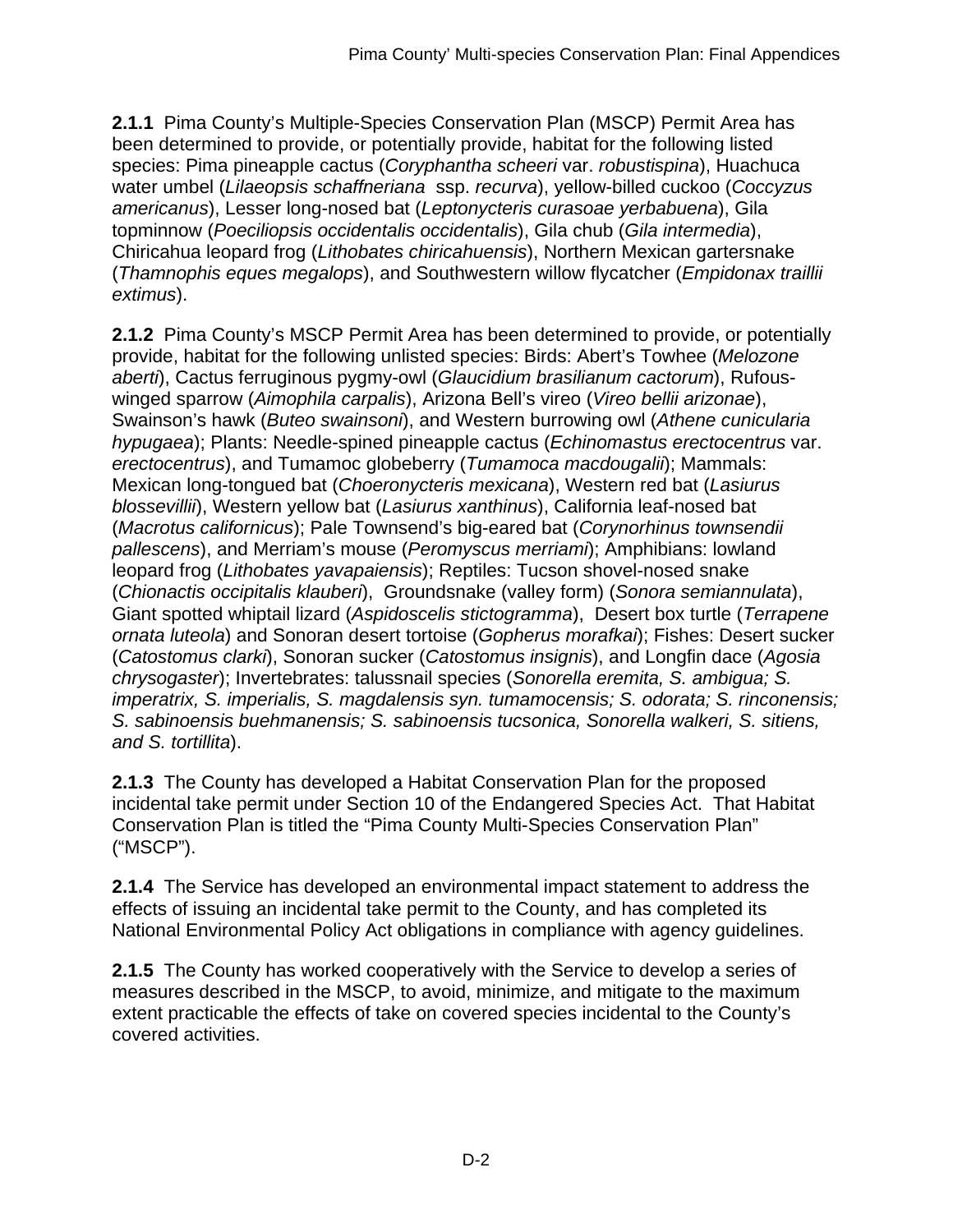**2.2 Purpose**. The purpose of this agreement is to guide implementation of the terms of the MSCP.

# **3.0 DEFINITIONS**

Terms defined and used in the MSCP and the Endangered Species Act (ESA) have the same meaning when used in this Agreement, except the following terms used in this Agreement have the following meanings:

**3.1** "Conservation Plan" means the habitat conservation plan prepared by the County and submitted under the title of Multi-Species Conservation Plan.

**3.2** "Covered activities" means those activities described in Chapter 3 of the MSCP, including activities undertaken by the County on Mitigation Land Interests (mitigation/conservation activities), pre-construction, construction and maintenance activities undertaken by County (capital improvement projects), and certain private development activities permitted by the County as described in Chapter 3.

**3.3** "Covered Species" means species adequately covered in the MSCP per section 10 of the ESA, and identified in Sections 2.1.1 and 2.1.2 of this Agreement.

**3.4** "Listed species" means a species (including a subspecies, or a distinct population segment of a vertebrate species) that is listed as endangered or threatened under the ESA.

**3.5** "Maeveen Marie Behan Conservation Lands System (MMB-CLS)" or "CLS" means the biological reserve system design adopted as the Regional Environmental Element of the County's 2001 Comprehensive Plan Update and any subsequent revisions. The MMB-CLS guides the County's discretionary land-use decisions as they relate to Covered Activities and establishes a higher standard for avoidance, minimization and mitigation for projects located therein. The MMB-CLS also provides the underpinnings to the County's selection of lands secured for mitigation under the permit.

**3.6** "Mitigation Land" means those lands, leases, or rights held by the County and committed to the Service as compensation for impacts of covered activities under the Section 10 permit. They consist of either (a) the acres of County land and any appurtenant rights described in a recorded, perpetual conservation easement, and for which the County manages and monitors for the purposes of compensating for the covered activities under the terms of the MSCP, or (b) the State Trust land for which County holds a grazing lease and manages and monitors for the purposes of compensating for the covered activities under the terms of the MSCP, or (c) the acres of private land that are retained as natural open space through development approvals and which have been set aside for the conservation of Covered Species and are managed and monitored pursuant to Chapters 5 and 6 of the MSCP, respectively, or (d) acres of former Federal land conveyed to the County in fee through the Recreation and Public Purposes Act or through exchange which the County manages and monitors for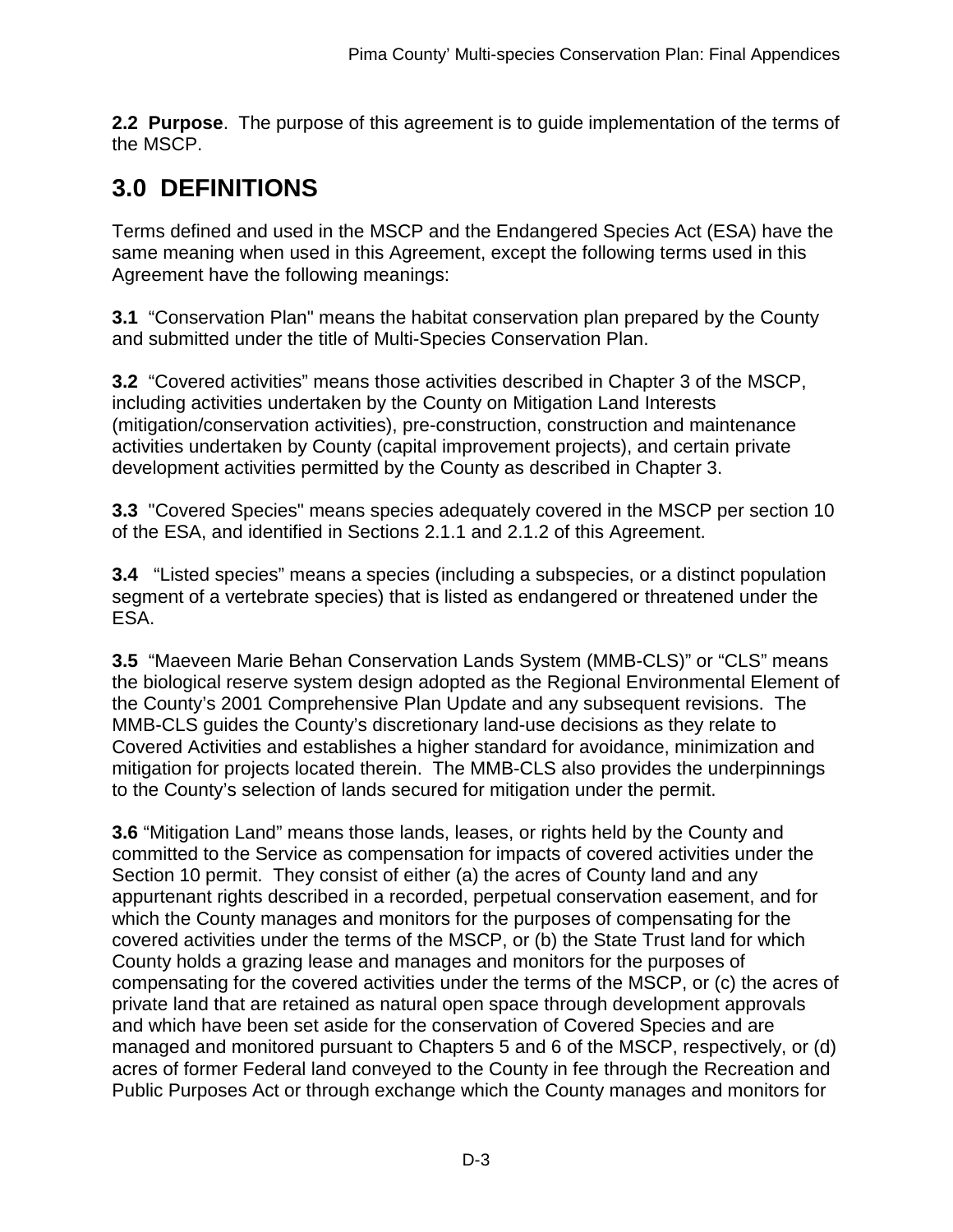the purposes of compensating for covered activities under the permit, or (e) other rights owned by the County which are used for the purposes of compensating for covered activities, and recorded for that purpose in the County Recorder's Office.

**3.7** "Participant" means those property owners who voluntarily solicit protections afforded by the Pima County MSCP and who fulfill certain requirements.

**3.8** "Permit" means the incidental take permit issued by the Service to the County pursuant to Section 10(a)(1)(B) of the ESA.

**3.9** ."Permit Area" means the Pima County Section 10 Permit Area consisting of approximately 1,400,000 acres in Pima County, Cochise County, and Pinal County, Arizona as described in Chapter 3 of the MSCP.

**3.10** "Unlisted species" means a species (including a subspecies, or a distinct population segment of a vertebrate species) that is not listed as endangered or threatened under the ESA. The term "unlisted species" includes both candidate species and other species of concern.

# **4.0 OBLIGATIONS OF THE PARTIES**

**4.1 Obligations of the County.** The County will fully and faithfully perform all obligations assigned to it under this agreement, the permit, and the MSCP.

**4.1.2. Interim obligations upon a finding of unforeseen circumstances.** If the Service makes a finding of unforeseen circumstances, during the period necessary to determine the nature and location of additional or modified mitigation, the County will avoid contributing to appreciably reducing the likelihood of the survival and recovery of the affected species.

**4.2 Obligations of the Service.** Upon approval of a final MSCP and final EIS, the Service will issue the County a permit under Section 10(a)(1)(B) of the ESA, authorizing incidental take by the County of each listed covered species resulting from covered activities on covered lands.

**4.2.1 Permit coverage.** The permit will identify all covered species. The permit will take effect for listed covered species at the time the permit is issued. The permit will take effect for an unlisted covered species upon the listing of the species.

**4.2.2. Section 7 Considerations.** When performing Section 7 consultations under the Clean Water Act or other Federal laws, the Service will consider the permit and actions related to the implementation of the MSCP.

**4.2.3 Revisions of ordinances and guidelines relating to the MSCP.** USFWS will review any modifications of environmental ordinances or guidelines identified as avoidance and minimization measures in Chapter 4 of the MSCP within 45 days and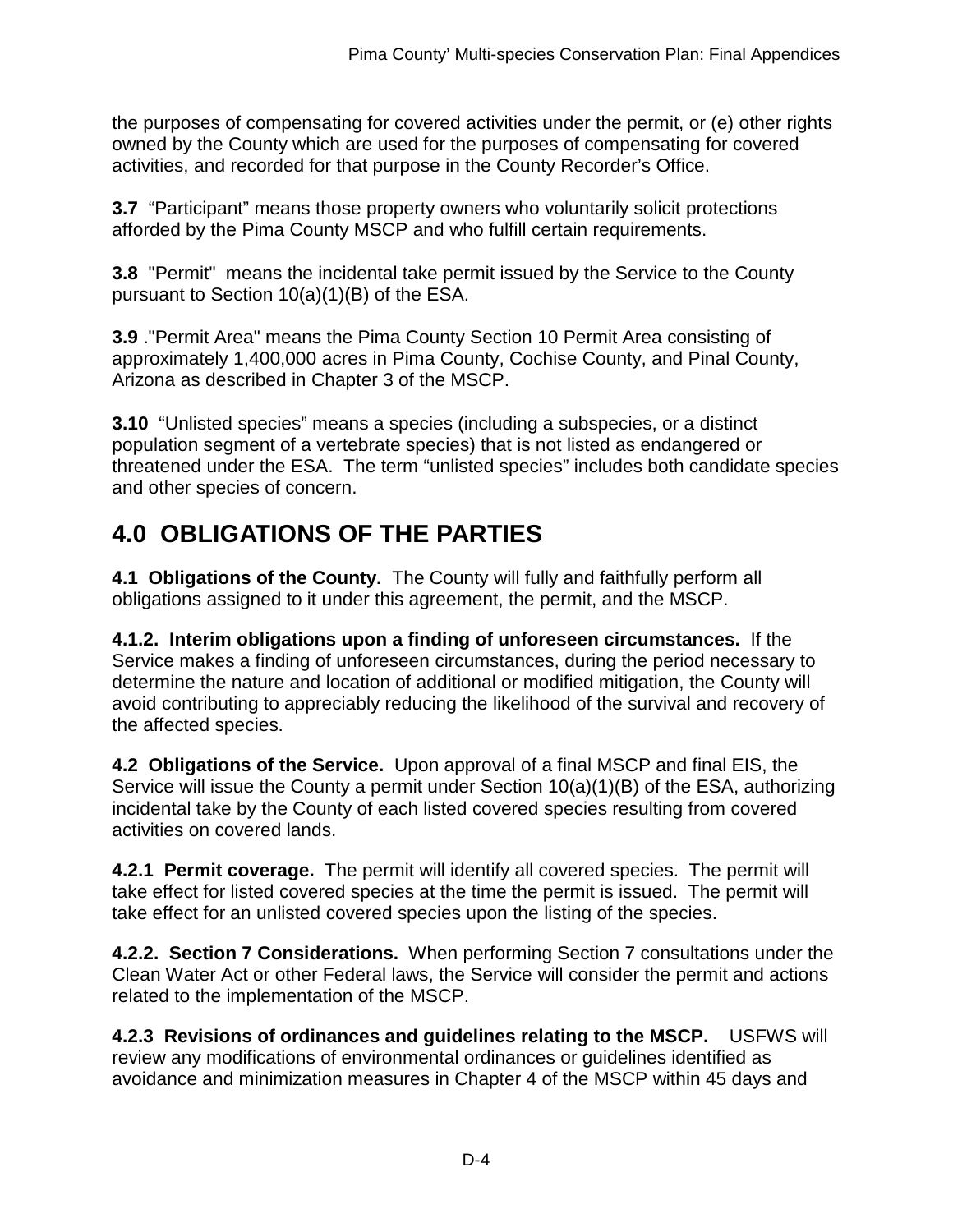confer with County to determine if Pima County remains in compliance with the terms of the permit identified under Chapter 7, Changed Circumstances.

### **5.0 HABITAT CONSERVATION PLAN INCORPORATION**

Pursuant to the provisions of Section 10(a)(1)(B) of the ESA, the County has prepared a Habitat Conservation Plan entitled the "Pima County Multi-Species Conservation Plan" ("MSCP") and submitted it to the Service with a request that the Service issue a Permit to allow Covered Species to be incidentally taken within the Permit Area as depicted and described in Chapter 3 of the MSCP. The MSCP proposes a mitigation program for the subject Covered Species and their habitats.

In the event of any direct contradiction between the terms of this Agreement and the MSCP, the terms of the Permit control.

### **6.0 TERM**

**6.1 Initial Term**. This Agreement and the MSCP will become effective on the date that the Service issues the Permit. This agreement, the MSCP and the Permit will remain in effect for a period of 30 years from issuance of the Permit.

**6.2** Notwithstanding paragraph 6.1, the Parties agree and recognize that once the Covered Species have been incidentally taken and their habitat modified pursuant to the MSCP, the take and habitat modification will be permanent. It is therefore the intention of the Parties that the provisions of the MSCP and of this Agreement regarding the establishment and maintenance of mitigation lands as habitat for the Covered Species will be permanent and extend beyond the term of this Agreement, to the extent permitted by law and recorded in conservation easements or other legally enforceable instruments.

# **7.0 FUNDING**

**7.1** The County will expend funds as may be necessary to carry out its obligations under the MSCP. The County must notify the Service if the County's funding resources have materially changed, including a discussion of the nature of the change, from the information provided in Chapter 8 of the MSCP.

# **8.0 MONITORING AND REPORTING**

**8.1 Planned periodic reports.** The County will submit an annual report describing its activities and an analysis of whether the terms of the MSCP were met for the reporting period, as specified in Section 9.1.1 of the MSCP. The County will also submit a comprehensive report every 10 years, as specified in Section 9.1.2 of the MSCP.

**8.2 Other reports.** The County will provide, within 30 days of being requested by the Service, any additional information in its possession or control related to implementation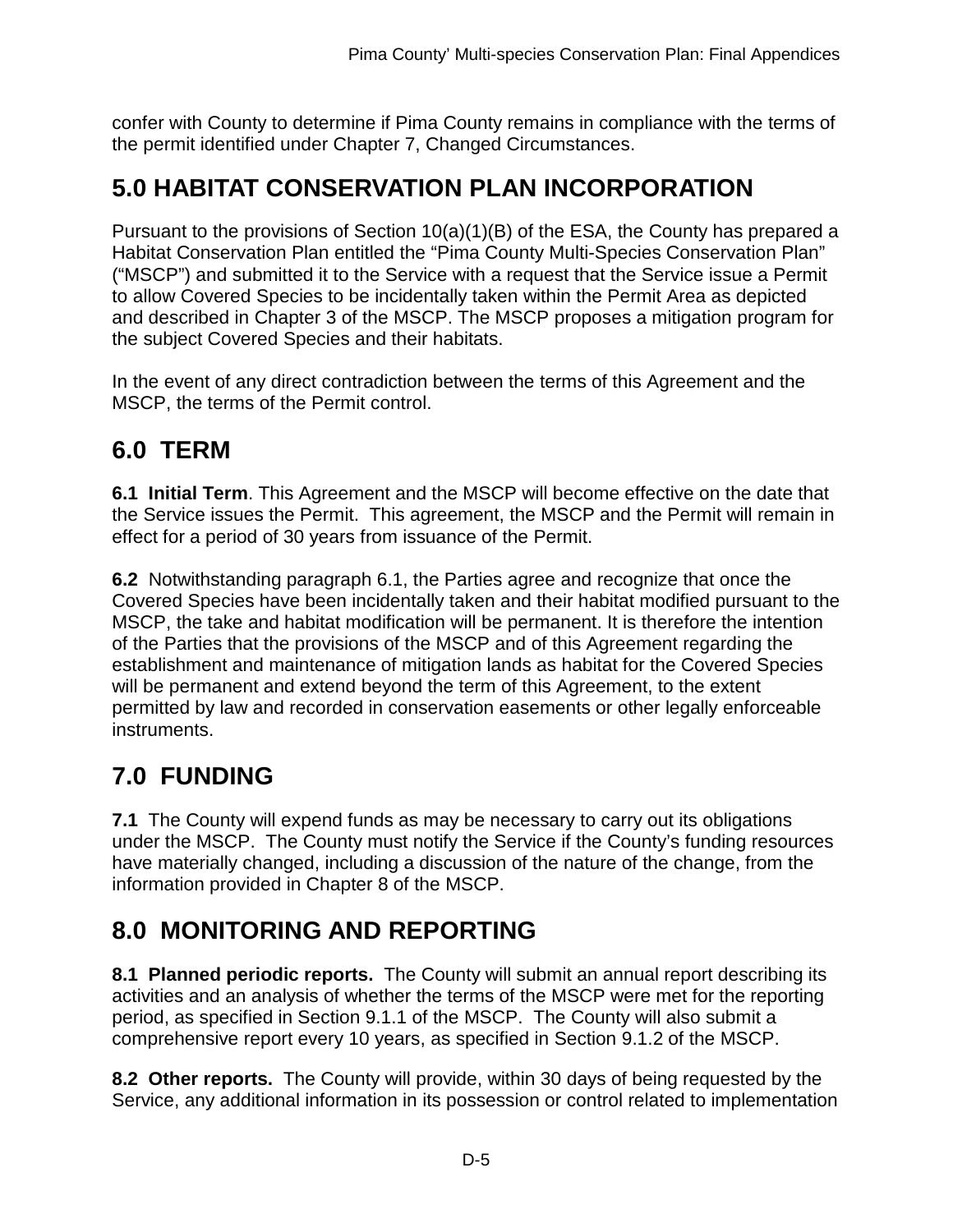of the MSCP that is requested by the Service for the purpose of assessing whether the terms and conditions of the permit and the MSCP, including the MSCP's adaptive management plan, are being fully implemented.

**8.3 Certification of reports.** All reports will include the following certification from a responsible official who supervised or directed preparation of the report:

I certify that, to the best of my knowledge, after appropriate inquiries of all relevant persons involved in the preparation of this report, the information submitted is true, accurate, and complete.

**8.4 Monitoring by Service**. The Service may conduct inspections and monitoring in connection with the permit in accordance with their regulations. (See 50 C.F.R. §§ 13.47, 220.47.)

### **9.0 ADAPTIVE MANAGEMENT**

**9.1 County-initiated adaptive management.** The County will implement the adaptive management provisions in Chapter 6 of the MSCP when changes in management practices are necessary to achieve the MSCP's biological objectives, or to respond to monitoring results or new scientific information. The County will make the changes without awaiting notice from the Service, and will report to the Service on any actions taken pursuant to this section.

**9.2 Service-initiated adaptive management.** If the Service determines that one or more of the adaptive management provisions in the MSCP have been triggered and that the County has not changed its management practices in accordance with Chapter 6 of the MSCP, the Service will so notify the Parties and will direct the County to make the required changes. Within 30 days after receiving the notice, the responsible Party will make the required changes and report to the Service on its actions. The changes are provided for in the MSCP, and hence do not constitute unforeseen circumstances or require amendment of the permit or MSCP, except as provided in this section.

**9.3 Reductions in mitigation.** The County will not implement adaptive management changes that may result in less mitigation than provided for covered species under the original terms of the MSCP, unless the Service first provides written approval. The County may propose adaptive management changes by notice to the Service, specifying the adaptive management modifications proposed, the basis for them, including supporting data, and the anticipated effects on covered species, and other environmental impacts. Within 120 days of receiving the notice, the Service will approve the proposed adaptive management changes, approve them as modified by the Service, or notify the County that the proposed changes constitute permit amendments that must be reviewed under Section 11.2 of this agreement.

**9.4 No increase in take.** This section does not authorize any modifications that would result in an increase in the amount and nature of take, or increase the impacts of take, of covered species beyond that analyzed under the original MSCP and any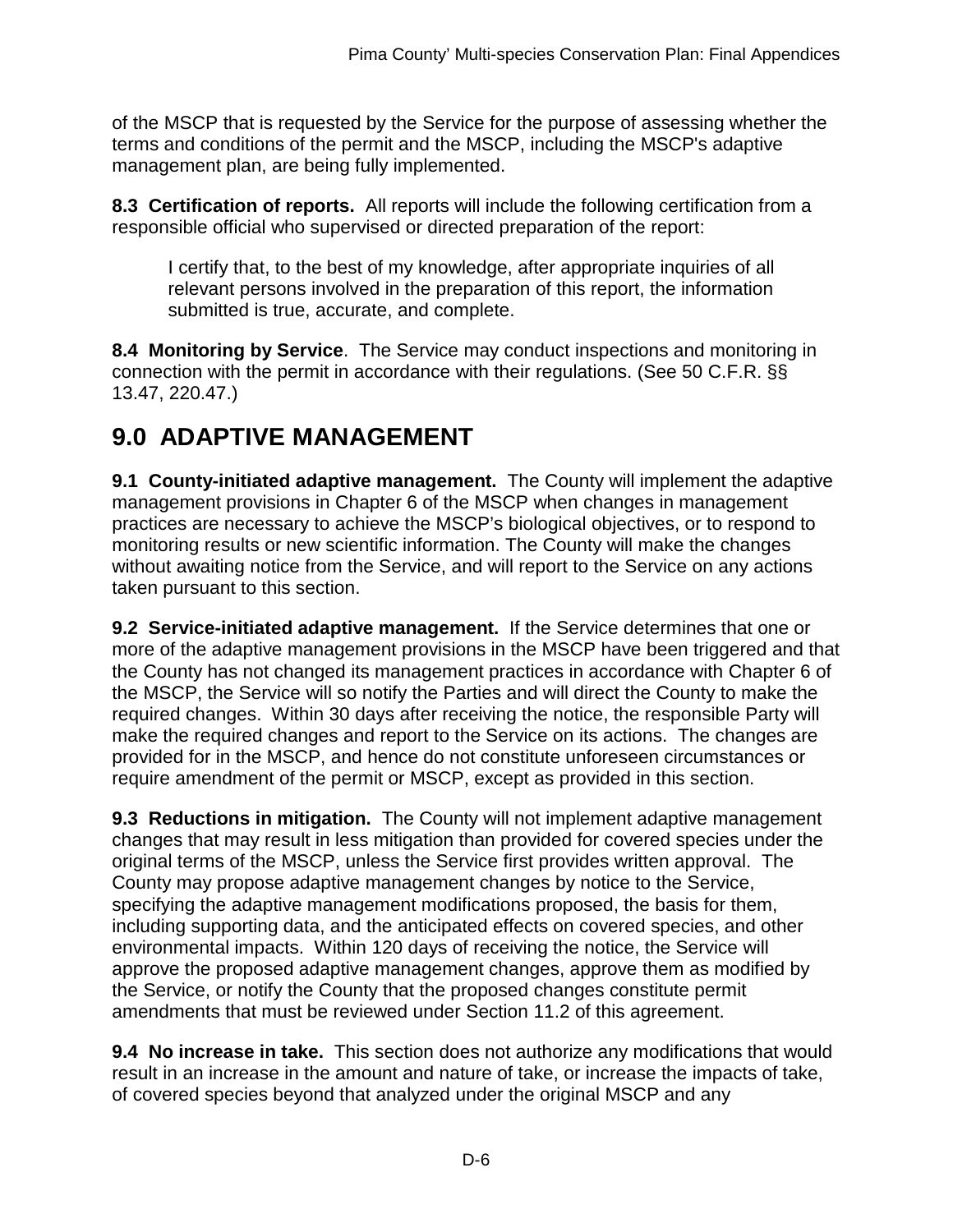amendments. Any modification must be reviewed as a permit amendment under Section 11.2 of this agreement.

# **10.0 LAND TRANSACTIONS**

**10.1 Acquisition of land by the County.** Nothing in this agreement, the MSCP, or the permit limits the County's right to acquire additional lands, including additional mitigation land interests. Any activities on acquired land will be covered by the permit if it meets the requirements of covered activities in the MSCP and is located in the Permit Area.

**10.2 Disposal of mitigation land by the County**. The County's transfer of ownership or control of mitigation land will require prior approval by the Service except that transfers of mitigation land may be processed as minor modifications in accordance with subsection 11.2 if the Service concurs that:

(a) The land will be transferred to an agency of the Federal government and, prior to transfer, the Service has determined that transfer will not compromise the effectiveness of the MSCP based on adequate commitments by that agency regarding management of such land; or

(b) The land will be transferred to a non-Federal entity that has entered into an agreement acceptable to the Service (e.g., an easement held by the state fish and wildlife agency with the Service as third-party beneficiary) to ensure that the lands will be managed in such a manner and for such duration so as not to compromise the effectiveness of the MSCP; or

(c) The land will be transferred to a non-Federal entity that, prior to completion of the land transaction, has agreed to be bound by the MSCP as it applies to the transferred land and has obtained an incidental take permit following normal permit procedures covering all species then covered by the County's permit.

# **11.0 MODIFICATIONS AND AMENDMENTS**

**11.1 No Amendment Needed.** The Parties acknowledge that the Permit Area within the jurisdiction of Pima County will change over the term of the permit. None of the following changes shall require amendment of the permit as long as the changes are reported in the annual report to the Service with the County's description of how the changes will be addressed with regard to compliance with the MSCP:

(a) Removal of Permit Area by annexation, or

(b) Addition to Permit Area by acquisition by the County if described in Chapter 3 of the MSCP, or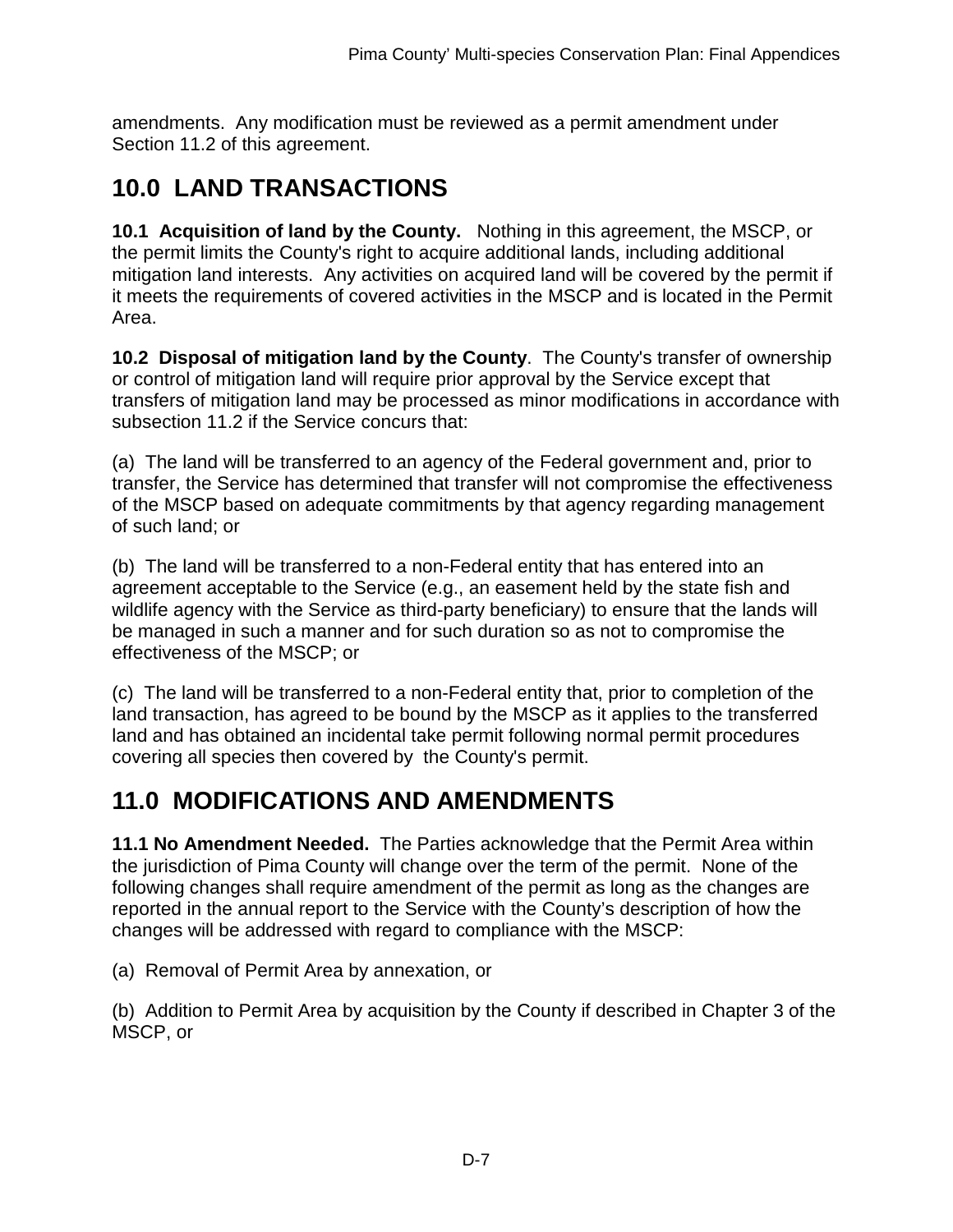(c) Reduction of Permit Area by disposal by the County of land, water, or land or water interests not associated with mitigation lands as described in Section 10.2 of this agreement.

### **11.2 Minor modifications**

(a) Any party may propose minor modifications to the MSCP or this agreement by providing notice to all other parties. That notice will include a statement of the reason for the proposed modification and an analysis of its environmental effects, including its effects on operations under the MSCP and on covered species. The parties will use best efforts to respond to proposed modifications within 60 calendar days of receipt of such notice. Proposed modifications will become effective upon all other parties' written approval. If, for any reason, a receiving party objects to a proposed modification, it must be processed as an amendment of the permit in accordance with subsection 11.3. The Service will not propose or approve minor modifications to the MSCP or this agreement if the Service determines that such modifications would result in operations under the MSCP that are significantly different from those analyzed in connection with the original MSCP, adverse effects on the environment that are new or significantly different from those analyzed in connection with the original MSCP, or additional take not analyzed in connection with the original MSCP.

(b) Minor modifications to the MSCP and this Agreement processed pursuant to this subsection may include but are not limited to the following:

> (1) corrections of typographic, grammatical, and similar editing errors that do not change the intended meaning;

(2) correction of any maps or exhibits to correct errors in mapping or to reflect previously approved changes in the permit or MSCP;

(3) minor changes to survey, monitoring, or reporting of parameters or protocols if not already covered in Changed Circumstances; and

(4) Other types of modifications, such as described in Section 10.2, that are minor in relation to the MSCP, that the Service has analyzed and agreed to, and on which the public has had an opportunity to comment*.*

(c) Any other modifications to the MSCP or this Agreement will be processed as amendments of the permit in accordance with subsection 11.2 of this section.

**11.2 Amendment of the Permit.** The permit may be amended in accordance with all applicable legal requirements, including, but not limited to, the ESA, the National Environmental Policy Act, and the Service's permit regulations. The party proposing the amendment will provide a statement of the reasons for the amendment and an analysis of its environmental effects, including its effects on operations under the MSCP and on Covered Species.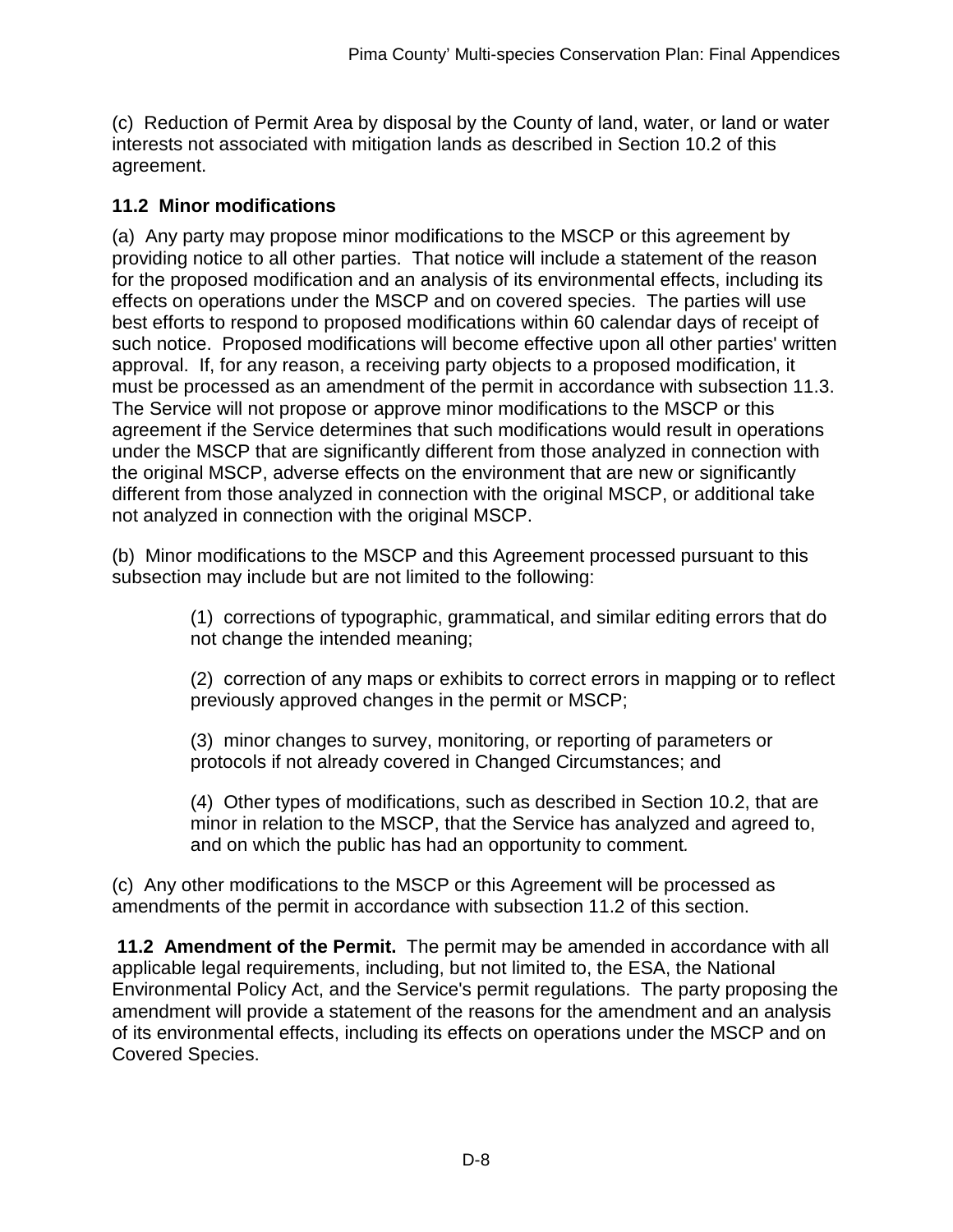### **12.0 REMEDIES, ENFORCEMENT, AND DISPUTE RESOLUTION**

**12.1 In general.** Except as set forth below, each party has all remedies otherwise available to enforce the terms of this agreement, the permit, and the MSCP.

**12.2 No monetary damages.** No party is liable for damages to any other party or other person for any breach of this agreement, any performance or failure to perform a mandatory or discretionary obligation imposed by this agreement or any other cause of action arising from this agreement.

**12.3 Injunctive and temporary relief.** The parties acknowledge that the Covered Species are unique and that their loss as species would result in irreparable damage to the environment, and that, therefore, injunctive and temporary relief may be appropriate to ensure compliance with the terms of this agreement.

**12.4 Enforcement authority of the United States.** Nothing contained in this Agreement is intended to limit the authority of the United States government to seek civil or criminal penalties or otherwise fulfill its enforcement responsibilities under the ESA or other applicable law.

**12.5 Dispute resolution.** The parties recognize that disputes concerning implementation of, compliance with, or termination of this agreement, the MSCP, and the permit may arise from time to time. The parties agree to work together in good faith to resolve such disputes, using the informal dispute resolution procedures set forth in this section, or such other procedures upon which the parties may later agree. However, if at any time any party determines that circumstances so warrant, it may seek any available remedy without waiting to complete informal dispute resolution.

**12.5.1 Informal dispute resolution process.** Unless the parties agree upon another dispute resolution process, or unless an aggrieved party has initiated administrative proceedings or suit in Federal court as provided in this section, the parties may use the following process to attempt to resolve disputes:

(a) The aggrieved party will notify the other parties of the provision that may have been violated, the basis for contending that a violation has occurred, and the remedies it proposes to correct the alleged violation.

(b) The party alleged to be in violation will have 30 calendar days, or such other time as may be agreed, to respond. During this time it may seek clarification of the information provided in the initial notice. The aggrieved party will use its best efforts to provide any information then available to it that may be responsive to the inquiries.

(c) Within 30 calendar days after the response was provided or was due, representatives of the parties having authority to resolve the dispute will meet and negotiate in good faith toward a solution satisfactory to all parties, or will establish a specific process and timetable to seek a solution.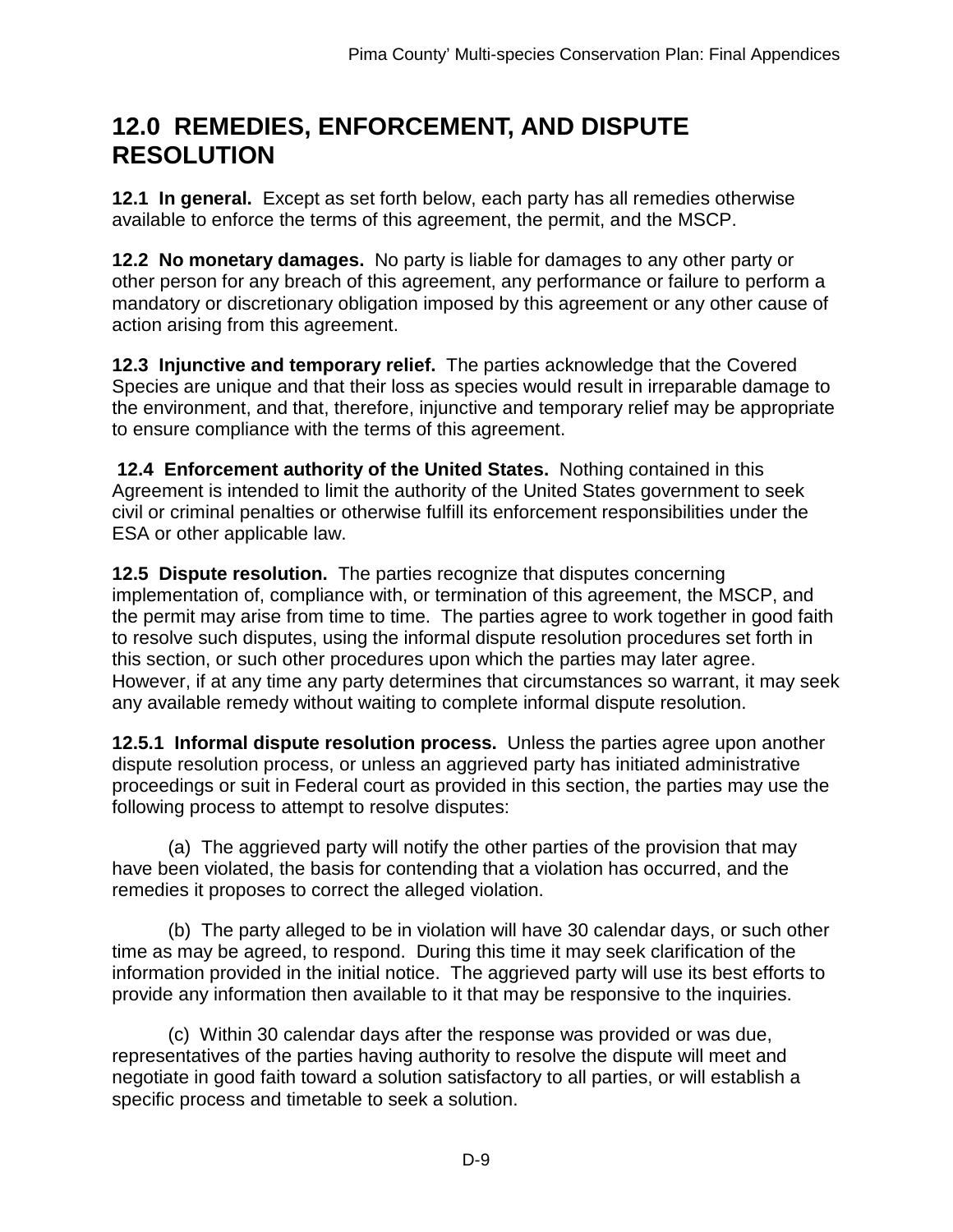(d) If any issues cannot be resolved through negotiations, the parties will consider non-binding mediation and other alternative dispute resolution processes and, if a dispute resolution process is agreed upon, will make good faith efforts to resolve all remaining issues through that process.

### **13.0 MISCELLANEOUS PROVISIONS**

**13.1** No partnership. Neither this agreement nor the MSCP makes or may be deemed to make any party to this agreement the agent for or the partner of any other party.

**13.2** No Federal or State Contract. Notwithstanding any language to the contrary in this Agreement, this Agreement is not intended to create, and shall not be construed to create an enforceable contract between the Service and the County under Federal or state law with regard to the Permit. The sole purposes of this agreement as between the Service and Pima County are to clarify the Parties' mutual obligations and responsibilities under the MSCP and describe the processes the parties intend to follow to ensure the successful implementation of the MSCP in accordance with the Permit. This Agreement is not, nor shall it be construed as, a Federal rule, regulation, or final Federal action.

**13.3 Notices.** Any notice permitted or required by this agreement must be in writing, delivered personally to the persons listed below, or will be deemed given five (5) days after deposit in the United States mail, certified and postage prepaid, return receipt requested and addressed as follows, or at such other address as any party may from time to time specify to the other parties in writing. Notices may be delivered by facsimile or other electronic means, provided that they are also delivered personally or by certified mail. Notices must be transmitted so that they are received within the specified deadlines.

Assistant Regional Director United States Fish and Wildlife Service [Street Address] [City, State, Zip Code]

County Administrator, Pima County 130 West Congress Tucson, AZ 85701

Chief Engineer, Pima County Regional Flood Control District 97 E. Congress St. Tucson, AZ 85701

**13.4 Availability of funds.** Implementation of this Agreement and the MSCP by the Service is subject to the requirements of the Anti-Deficiency Act and the availability of appropriated funds. Nothing in this Agreement will be construed by the Parties to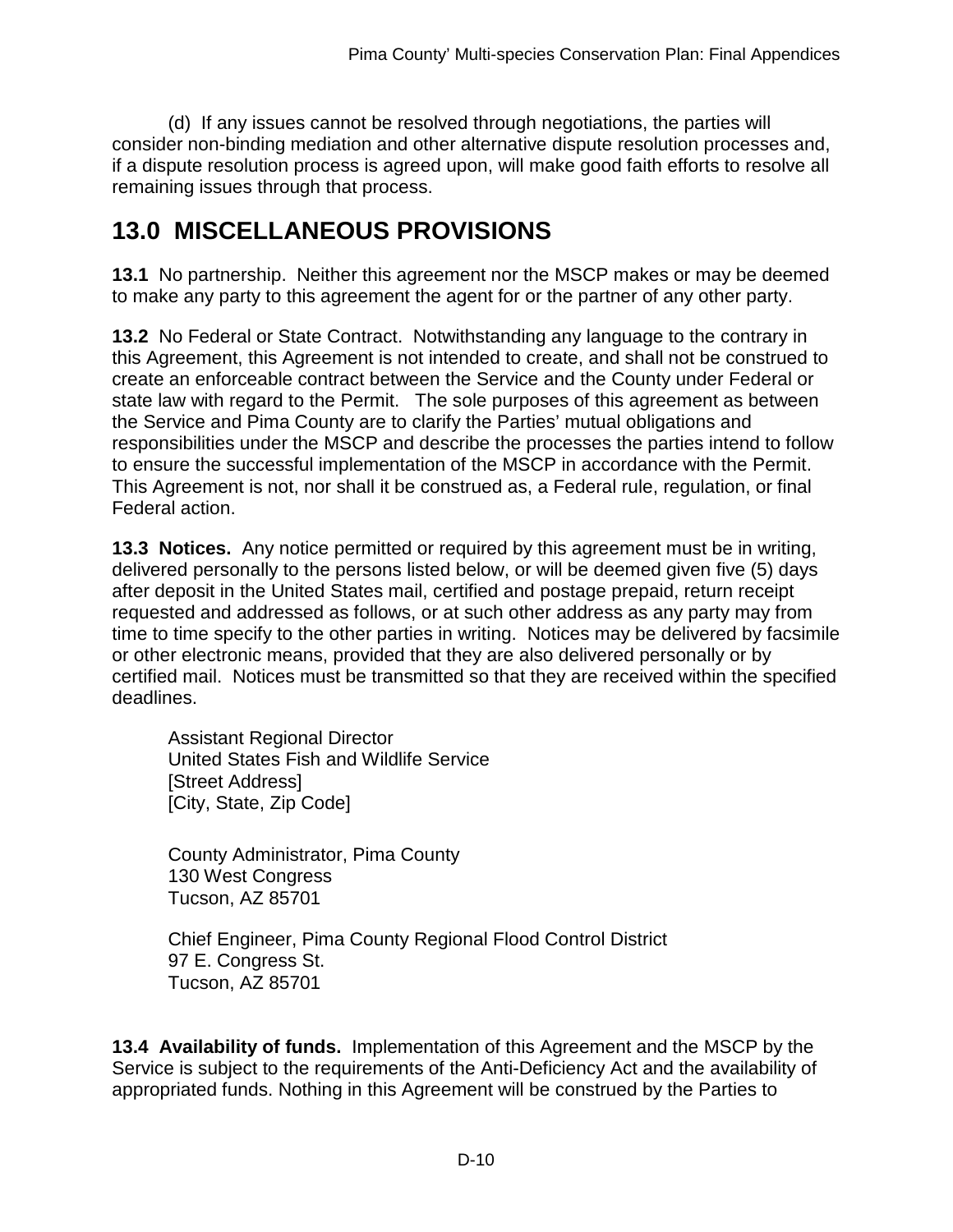require the obligation, appropriation, or expenditure of any money from the U.S. treasury. The parties acknowledge that the Service will not be required under this Agreement to expend any Federal agency's appropriated funds unless and until an authorized official of that agency affirmatively acts to commit to such expenditures as evidenced in writing. The parties acknowledge that County's obligations under this agreement are limited by A.R.S. §42-17106.

**13.5 Duplicate of Originals.** This Agreement may be executed in any number of duplicate originals. A complete original of this Agreement will be maintained in the official records of each of the Parties.

**13.6 Third Party Beneficiaries.** Without limiting the applicability of the rights granted to the public pursuant to the provisions of 16 U.S.C. § 1540(g), this Agreement does not create any right or interest in the public, or any member thereof, as a third party beneficiary, nor does it authorize anyone not a Party to this Agreement to maintain a suit for personal injuries or property damages pursuant to the provisions of this Agreement. The duties, obligations, and responsibilities of the Parties to this Agreement with respect to third parties remain as imposed under existing Federal or State law.

**13.7 Relationship to the ESA and Other Authorities.** The terms of this Agreement are governed by and construed in accordance with the ESA and other applicable laws. In particular, nothing in this Agreement is intended to limit the authority of the Service to seek penalties or otherwise fulfill its responsibilities under the ESA. Moreover, nothing in this Agreement is intended to limit or diminish the legal obligations and responsibilities of the Service as an agency of the Federal government.

**13.8 References to Regulations.** Any reference in this Agreement, the MSCP, or the Permit to any regulation or rule of the Service is deemed to be a reference to the regulation or rule in existence at the time an action is taken. Any reference in this Agreement, the MSCP, or the Permit to any regulation or rule of the County is deemed to be a reference to the regulation or rule in existence at the time an action is taken.

**13.9 Applicable Laws.** All activities undertaken pursuant to this Agreement, the MSCP, or the Permit must be in compliance with all applicable State and Federal laws and regulations.

IN WITNESS WHEREOF, THE PARTIES HERETO have executed this Implementing Agreement to be in effect as of the date last signed below.

BY Regional Director United States Fish and Wildlife Service [City, State]

\_\_\_\_\_\_\_\_\_\_\_\_\_\_\_\_\_\_\_\_\_\_\_\_\_\_\_\_\_\_\_\_\_\_\_\_\_

| е.<br>я<br>υc |  |
|---------------|--|
|               |  |

BY Chairperson

| Date |
|------|
|------|